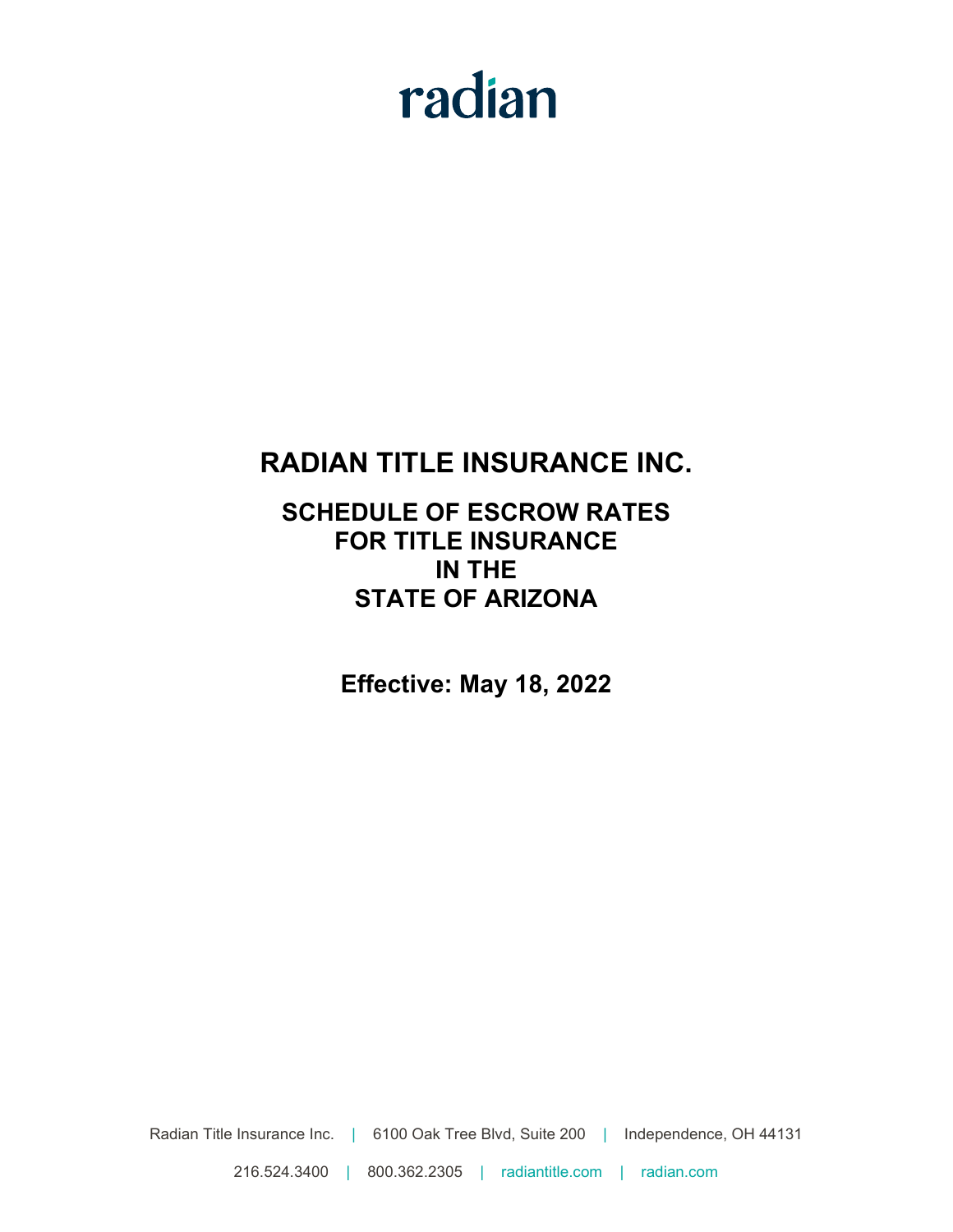## **AMENDED**

# **Radian Title Insurance Inc. Arizona Escrow Rate Filing Effective: May 18, 2022**

# **I. REFINANCE ESCROW FEES**

| <b>Refinance Closing Settlement Fee:</b> | \$300.00                   |
|------------------------------------------|----------------------------|
| Refinance Closing Signing and            | \$150.00                   |
| <b>Document Coordination Fee:</b>        |                            |
| <b>Refinance Recording Service Fee:</b>  | \$25.00                    |
| Home Equity Mortgage Escrow Fee: **      | \$250.00                   |
| Outgoing Wire Fee (over 4 wires):        | \$20.00                    |
| <b>Electronic Document Download</b>      | \$10.00                    |
| (over 1 download):                       |                            |
| Insufficient Funds Fee: **               | \$25.00                    |
|                                          | (plus any actual charges   |
|                                          | assessed by financial      |
|                                          | institution as a result of |
|                                          | dishonored instrument)     |
| Messenger Fee (over 2 deliveries):       | \$25.00                    |
| <b>Overnight Mailing / Delivery Fee</b>  | \$20.00 per package        |
| (over 4 overnights)                      |                            |
| Holding Open Escrow Fee: **              | \$20.00 per month          |
| Accommodation Fee: **                    | \$50.00                    |
| Maintenance / Administration Fee:        | \$25.00                    |
| Sub Escrow Fee: **                       | \$75.00                    |
|                                          |                            |

### **Refinance Closing Settlement Fee Includes the Following:**

- Up to four (4) third party checks
- Up to four (4) wire transfers
- One (1) electronic document download
- Up to two (2) local messenger deliveries
- $\bullet$  Up to four (4) overnight deliveries

# **\*\*NOT APPLICABLE TO VA LOANS**

Radian Title Insurance Inc. | 6100 Oak Tree Blvd, Suite 200 | Independence, OH 44131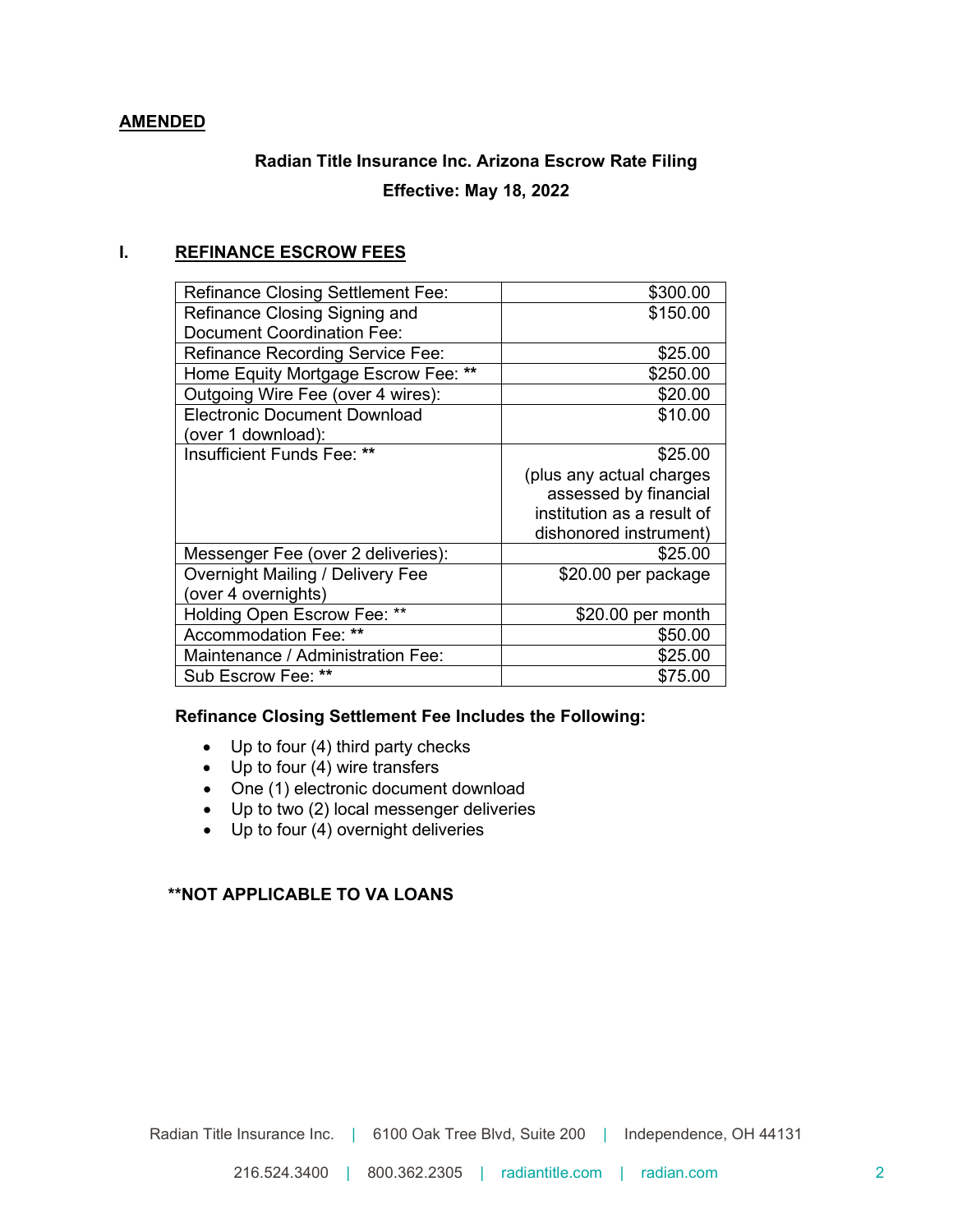# **II. SALE ESCROW FEES**

| Sales Price (Rounded up to nearest \$1,000) | <b>Escrow Fee</b>         |
|---------------------------------------------|---------------------------|
| $$0.00 - $100,000.00$                       | \$625.00                  |
| \$100,001.00 - \$200,000.00                 | \$725.00                  |
| \$200,001.00 - \$300,000.00                 | \$825.00                  |
| \$300,001.00 - \$400,000.00                 | \$925.00                  |
| \$400,001.00 - \$500,000.00                 | \$1,025.00                |
| \$500,001.00 - \$600,000.00                 | \$1,125.00                |
| \$600,001.00 - \$700,000.00                 | \$1,225.00                |
| \$700,001.00 - \$800,000.00                 | \$1,325.00                |
| \$800,001.00 - \$900,000.00                 | \$1,425.00                |
| \$900,001.00 - \$1,000,000.00               | \$1,525.00                |
| \$1,000,000.00 and above                    | Add \$3.00 per \$5,000.00 |

# **III. MASTER MORTGAGEE HOME EQUITY POLICY ESCROW**

For escrow services rendered in connect with Master Mortgagee Home Equity Policy transactions up to \$500,000.00, the bundled fee shall be \$250.00 (including signing, escrow disbursement, and recording).

If not bundled, the fees are as follows:

| Signing (Notary)           | \$150.00 |
|----------------------------|----------|
| Recording                  | \$40.00  |
| <b>Escrow Disbursement</b> | \$100.00 |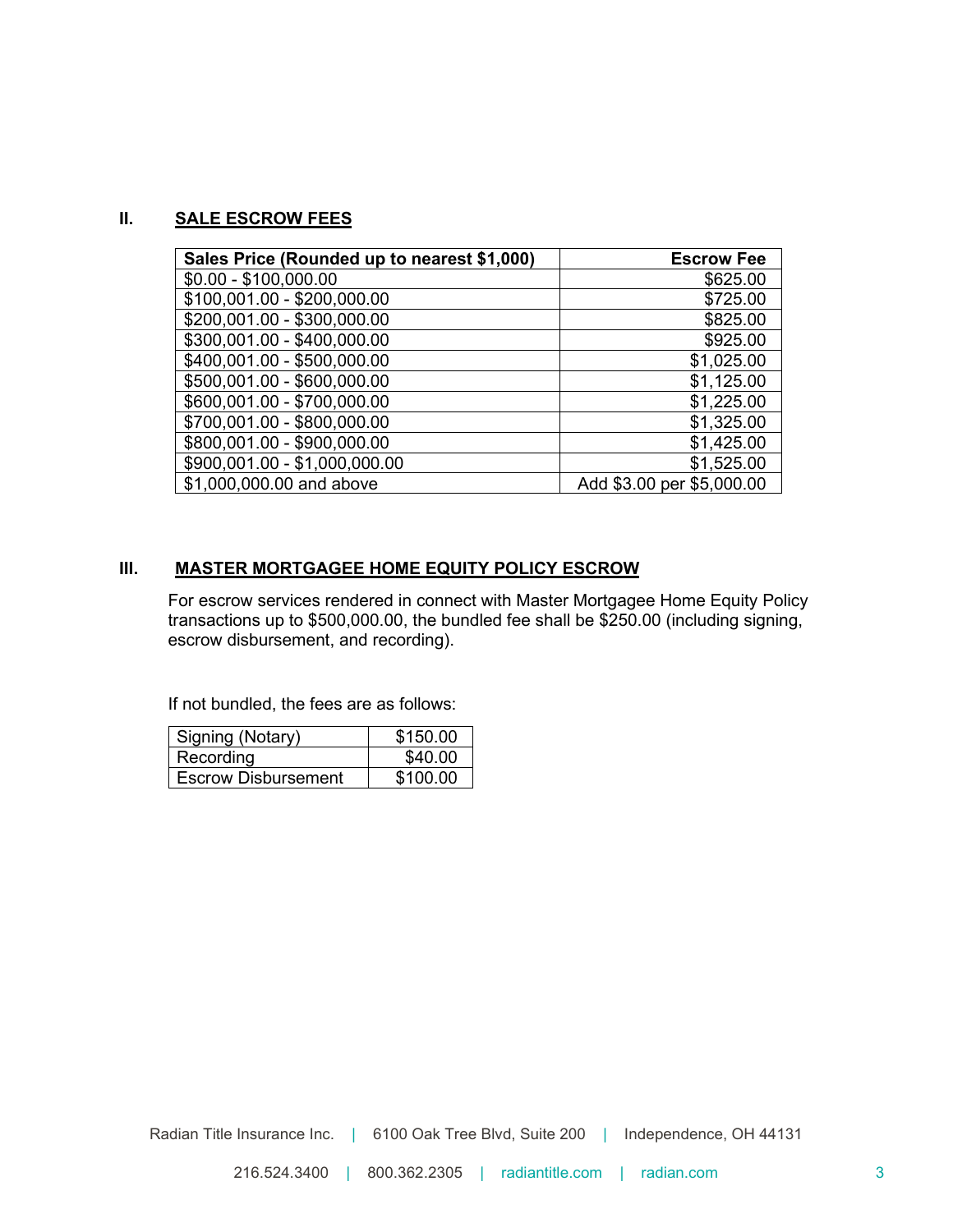**Miscellaneous Escrow Fees:**

**Miscellaneous Escrow Fee charges may not apply to all transactions. As needed, the following charges will be the minimum charged. Fees will be discussed and approved in advance by parties to the transaction prior to settlement and closing.**

| Signing Coordination Fee: **                | \$50.00                    |
|---------------------------------------------|----------------------------|
| Additional Check Charge (over 4 checks): ** | \$10.00 per check          |
| <b>Document Preparation Fee:</b>            | \$95.00                    |
| Messenger Fee:                              | \$25.00                    |
| <b>Outgoing Wire Fee:</b>                   | \$20.00                    |
| Insufficient Funds Fee: **                  | \$25.00                    |
|                                             | (plus any actual charges   |
|                                             | assessed by financial      |
|                                             | institution as a result of |
|                                             | dishonored instrument)     |
| <b>Overnight Mailing / Delivery Fee:</b>    | \$20.00 per package        |
| <b>Accommodation Fee:</b>                   | \$75.00                    |
| Holding Open Escrow Fee: **                 | \$25.00 per month          |
| <b>Short Sale Escrow Fee:</b>               | \$250.00                   |
| Loan Tie-In Fee (first mortgage):           | \$125.00                   |
| Loan Tie-In Fee (Mortgages subsequent to    | \$100.00                   |
| first):                                     |                            |
| Notary Fee:                                 | \$125.00                   |

## **\*\*NOT APPLICABLE TO VA ESCROWS**

# **IV. SPECIAL PRICING**

Company reserves the right to charge contractual pricing for certain clients. Said pricing will be documented and maintained outside of the file escrow rates.

# **V. ESCROW ONLY**

**a.** A Refinance Escrow specifying that Radian Title Insurance Inc. is not to issue title shall have a basic charge of 200% of the Refinance Closing Settlement Fee.

Radian Title Insurance Inc. | 6100 Oak Tree Blvd, Suite 200 | Independence, OH 44131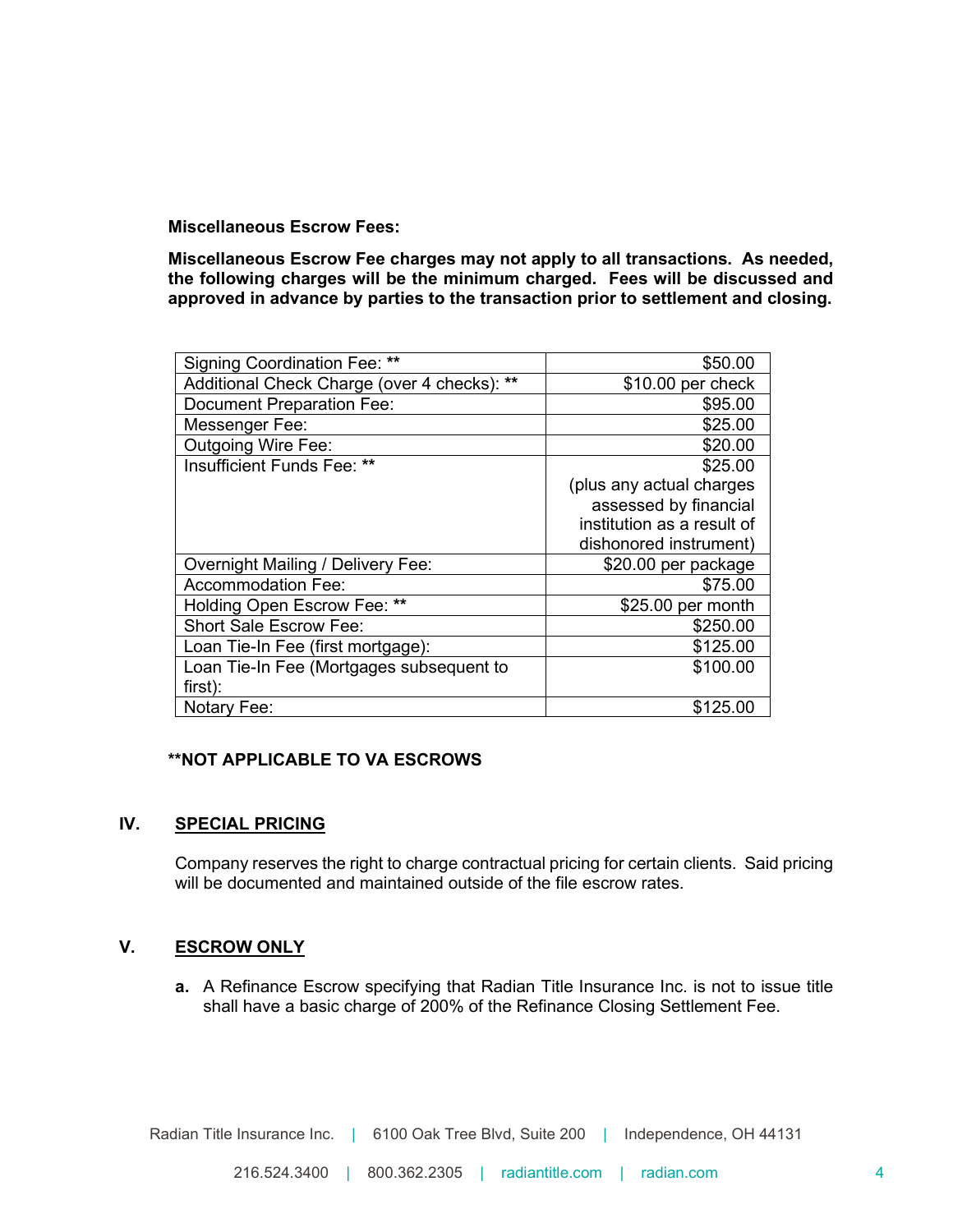**b.** A Sales Escrow specifying that Radian Title Insurance Inc. is not to issue title shall have a basic charge of 200% of the Sale Escrow Fee.

Transactions not specifically outlined in this manual, or those that have special circumstances, market conditions, or unusual requirements, an appropriate escrow fee for the requested service(s) or transaction will be calculated and negotiated between the Company and the parties to the transaction. Such rate will be consistent with the services provided and will be in line with the general rate structure of the Company. These rates will provide the end consumer(s) with appropriate value and will be approved by parties to the transaction prior to closing and settlement.

#### **DEFINITIONS**

### **I. FULL ESCROW INCLUDES:**

- **a.** Open order for Title Commitment
- **b.** Order demands and lien payoffs
- **c.** Preparation of HUD Settlement Statement
- **d.** Document Signing
- **e.** Receipt of Loan Documents from Lender
- **f.** Preparation and return of closing package to lender pursuant to closing instructions
- **g.** Receipt and Disbursement of Funds received from the lender, including:
	- **i.** Disbursement of Proceeds to Borrower
	- **ii.** Payoff of Liens and Mortgages

#### **II. ADDITIONAL DEFINITIONS**

- **a. Accommodation Fee:** Fee charged for recording of a document at the request of a client that is unrelated to the escrow transaction.
- **b. Additional Check Charge Fee (over 4 checks):** Charge for each additional check over the first four checks